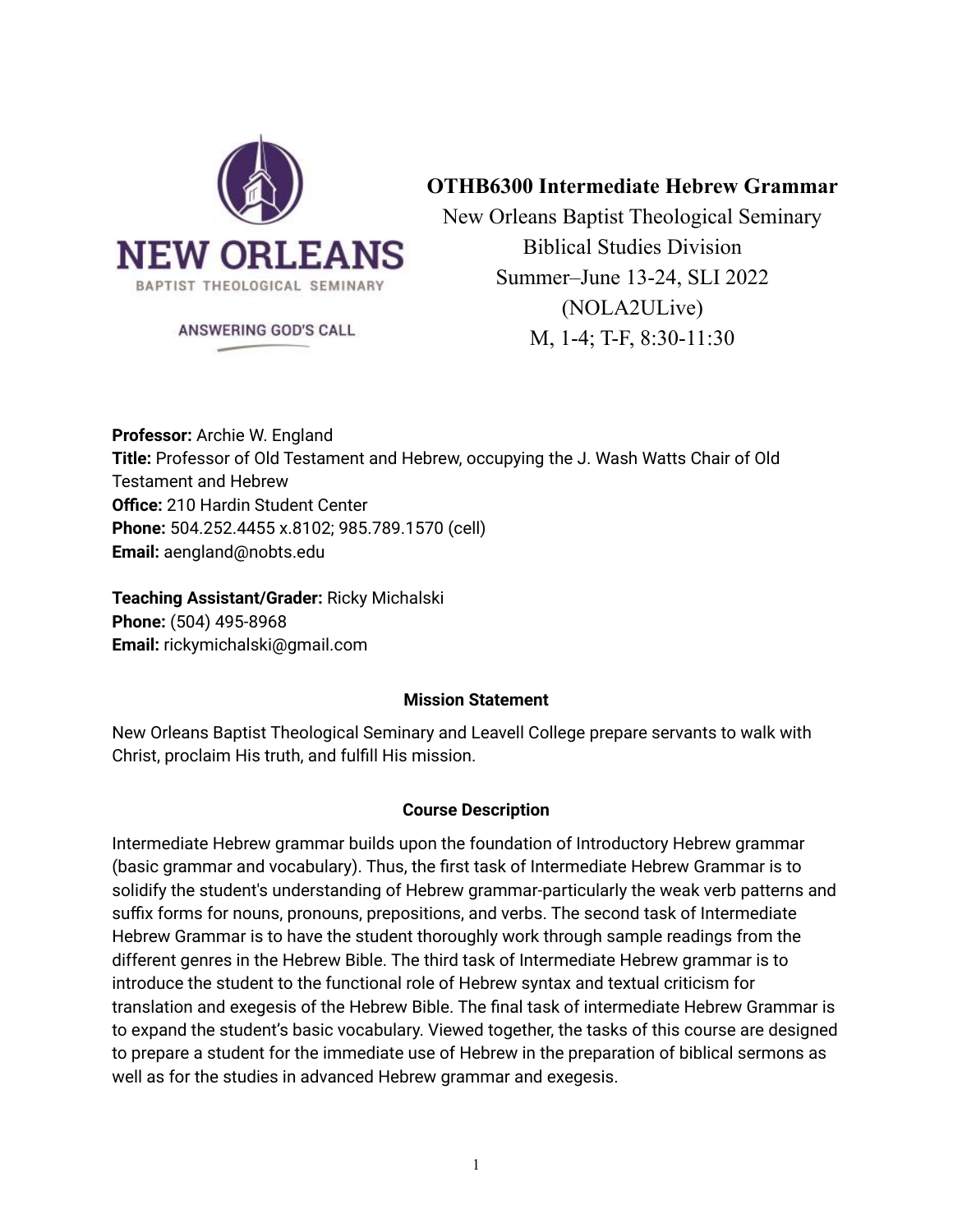#### **Student Learning Outcomes**

- 1. The student will be able to understand how to improve biblical exegesis by means of Hebrew grammar and syntax.
- 2. The student will demonstrate how to apply the benefits of Hebrew word studies, syntax, literary analysis, genre nuances, or text critical issues in the proclamation of the Bible (Hebrew Bible).
- 3. The student will be able to communicate clearly the meaning of the original Hebrew text, especially as influenced by genre, lexicography, context, and literary structure.

### **Course Teaching Methodologies**

- 1. The material for each lesson will be introduced in a lecture format.
- 2. Students will practice the skills discussed in class through classroom exercises, workbook exercises, oral reading, and occasional quizzes and exams.
- 3. Students will further demonstrate knowledge and skill by preparing a research project that integrates key components of Hebrew grammar and syntax.
- 4. To build upon the foundation of the introductory Hebrew course, this intermediate course is designed to be a working laboratory approach. The student will develop further in Hebrew by regular translation of the various Hebrew genres in the Old Testament. This approach does involve some lecture (mostly at the beginning of the course) but is mainly focused on showing learners the bigger picture. Consequently, students will be instructed in the Masorah, the critical apparatus, word studies, and analysis of selected components of Hebrew grammar and syntax. Preparation for class will require consistent translation that will build up to smoother rendering of the Hebrew text. The final research project will allow the student and the professor to assess how well the student has assimilated and synthesized the course materials.

### **Embedded Assignment**

Each student will prepare an exegetical project on a selected passage from one of the Old Testament genres. The text to be analyzed should be 3-10 verses. The student will complete an in-depth exegesis and indicate the impact of the critical apparatus, syntax, and grammar assessment on the passage. This paper should be 2,500 to 3,000 words with no fewer than 18 critical or technical sources.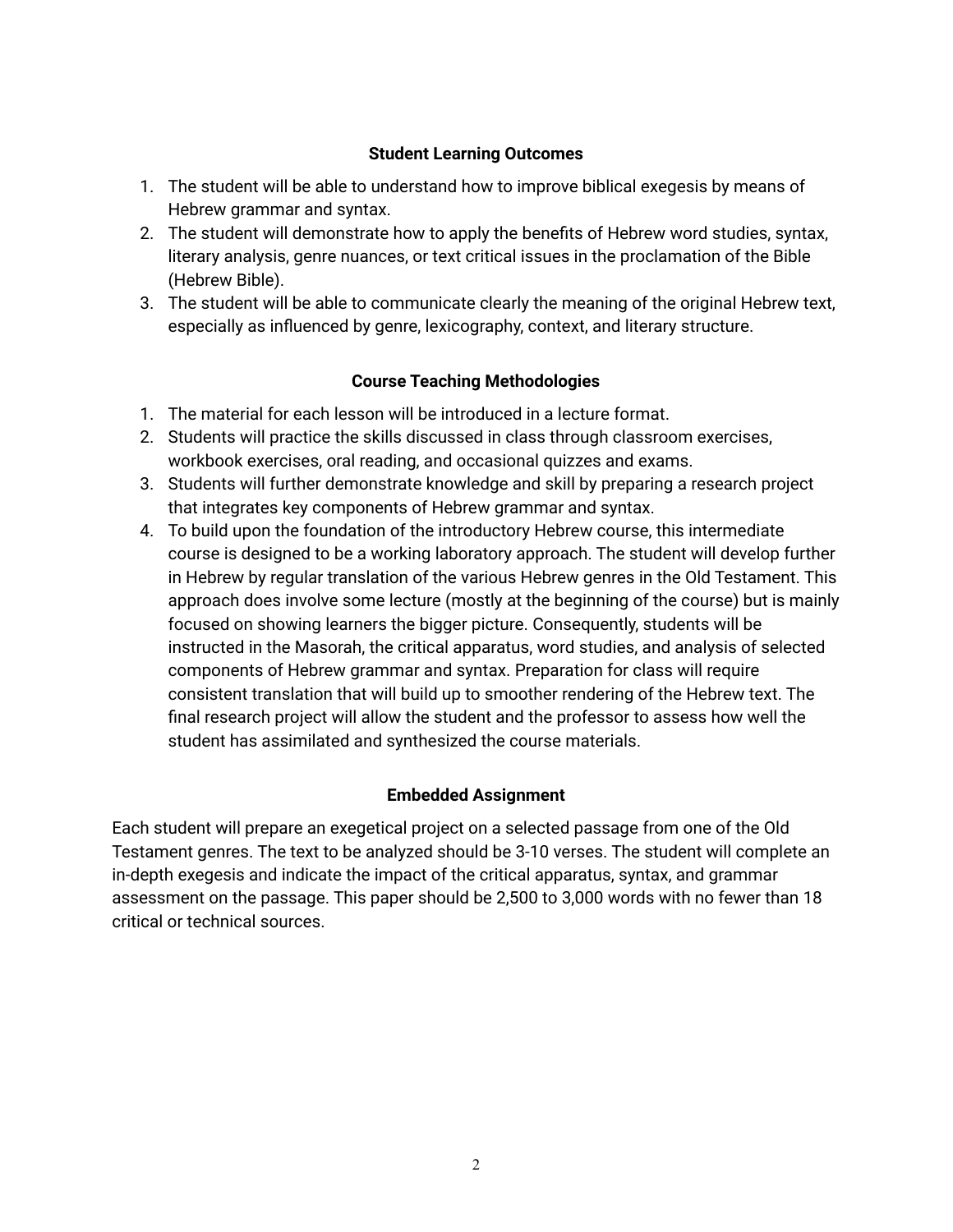#### **Textbooks**

### Required:

- 1. *Biblia Hebraica Stuttgartensia*
- 2. Any standard Hebrew lexicon (Koehler-Baumgartner or Holladay or Brown-Driver-Briggs or Clines)
- 3. Brotzman, Ellis R. and Eric J. Tully. *Old Testament Textual Criticism.* Second ed. Grand Rapids: Baker, 2016.
- 4. Noonan, Benjamin J. *Advances in the Study of Biblical Hebrew and Aramaic.* Grand Rapids, MI: 2020.
- 5. Williams, Ronald J. *Williams' Hebrew Syntax*. Third edition revised and expanded by John C. Beckman. Toronto: University of Toronto Press, 2014.

## Required, will be provided via Blackboard:

- 6. William Scott, *A Simplified Guide to Biblia Hebraica Stuttgartensia: Critical Apparatus, Masorah, Accents, Unusual Letters, and Other Markings*
- 7. Frederic Putnam. *Hebrew Bible Insert: A Student's Guide to the Syntax of Biblical Hebrew*

## Optional:

- 8. Frederic Putnam and Matthew Patton, *Basics of Hebrew Discourse*
- 9. Miles van Pelt, *Biblical Hebrew Vocabulary in Context*
- 10. Page H. Kelley, Daniel S. Mynatt, and Timothy G Crawford, *The Massorah of Biblia Hebraica Stuttgartensia: Introduction and Annotated Glossary*
- 11. Russell T. Fuller and Kyoungwon Choi, *Invitation to Biblical Hebrew Syntax*
- 12. Emanuel Tov, *Textual Criticism of the Hebrew Bible*
- 13. Paul Wegner, *A Student's Guide to Textual Criticism of the Bible: Its History, Methods & Results*

### **Course Requirements**

- 1. Thoroughly prepare for each class meeting by reading the textbooks and preparing to read the Hebrew Bible together. On the basis of your translation work, you should come to class prepared to read, parse, and translate from the Hebrew Bible and to discuss grammatical and text-critical issues relevant to the interpretation of the passage.
- 2. Complete daily worksheet assignments.
- 3. Write an exegetical paper on a passage to be approved by the professor, using the tools and techniques learned throughout the semester. See instructions below. Due by July 1, 2022.

### **Evaluation of Grade**

| 1. Timeliness and participation       | 10%    |
|---------------------------------------|--------|
| 2. Textbook readings                  | 20%    |
| 3. Oral Hebrew Reading (in class):    | 10%    |
| 4. Worksheets                         | $30\%$ |
| 5. Synthesis and Application Project: | $30\%$ |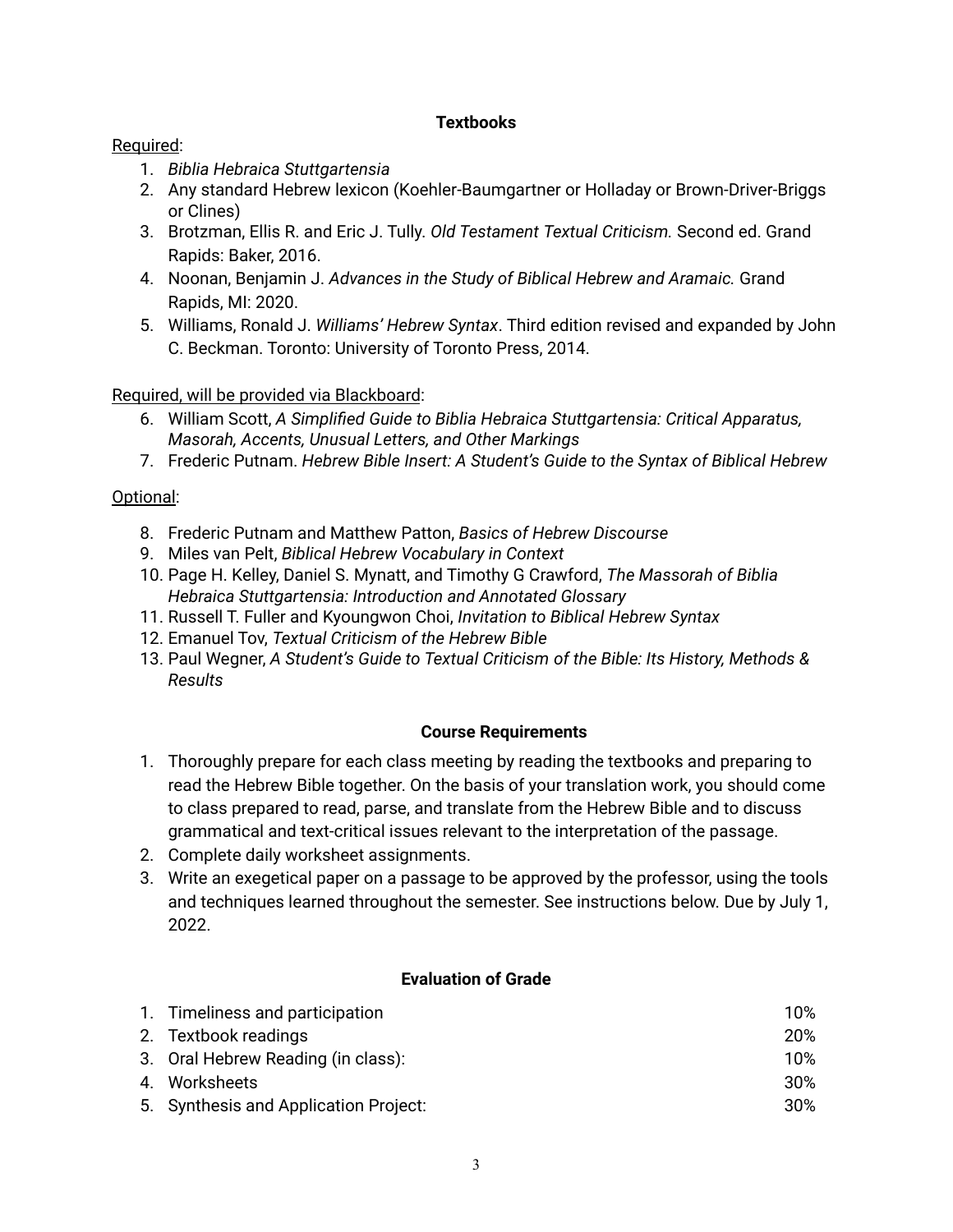#### **NOLA2ULive**

If you are taking this course as a NOLA2U Live student, please note the following attendance policies:

- 1. The course on the New Orleans campus will be connected synchronously via Web conferencing with Internet students. These courses will require weekly attendance at the stated class meeting times.
- 2. Students are only allowed to miss the amount of class time specified in the NOBTS attendance policy as stated in the graduate catalog. (See "Absences" category in the website catalog at: https://catalog.nobts.edu/generalinfo/academicpolicies.)
- 3. Technical issues will not be considered a valid reason for missing a class session.

## **Lateness policy**

No absences are permitted for the summer session courses. Any issues must be resolved with the Graduate Dean's office.

Unpreparedness through lack of reading or late arrival will significantly impact your participation grade. All assignments must be completed in order to receive a passing grade for the course. Excessive lateness or any absence will trigger automatic failure of the course in accordance with seminary policy.

**Late assignment submissions will be accepted, but will have a maximum score of 60%. No submissions will be accepted once the semester ends according to the posted time of the final exam.**

### **Extra credit**

Submit a 2,000-2,500 word report on theories of the Hebrew verbal aspect system, following this structure:

- 1. Present at least four different linguistic theories of verbal aspect, beginning with historical or traditional systems of understanding (see Gesenius) and including modern theories like discourse analysis and systemic functional linguistics.
- 2. Assess which of these theories you find the most useful for understanding, using, and explaining the Hebrew verbal aspect system for interpreting the Bible.
- 3. Apply the theory you prefer to the interpretation of any one short (four verses or less), self-contained pericope discussed/translated in class this semester.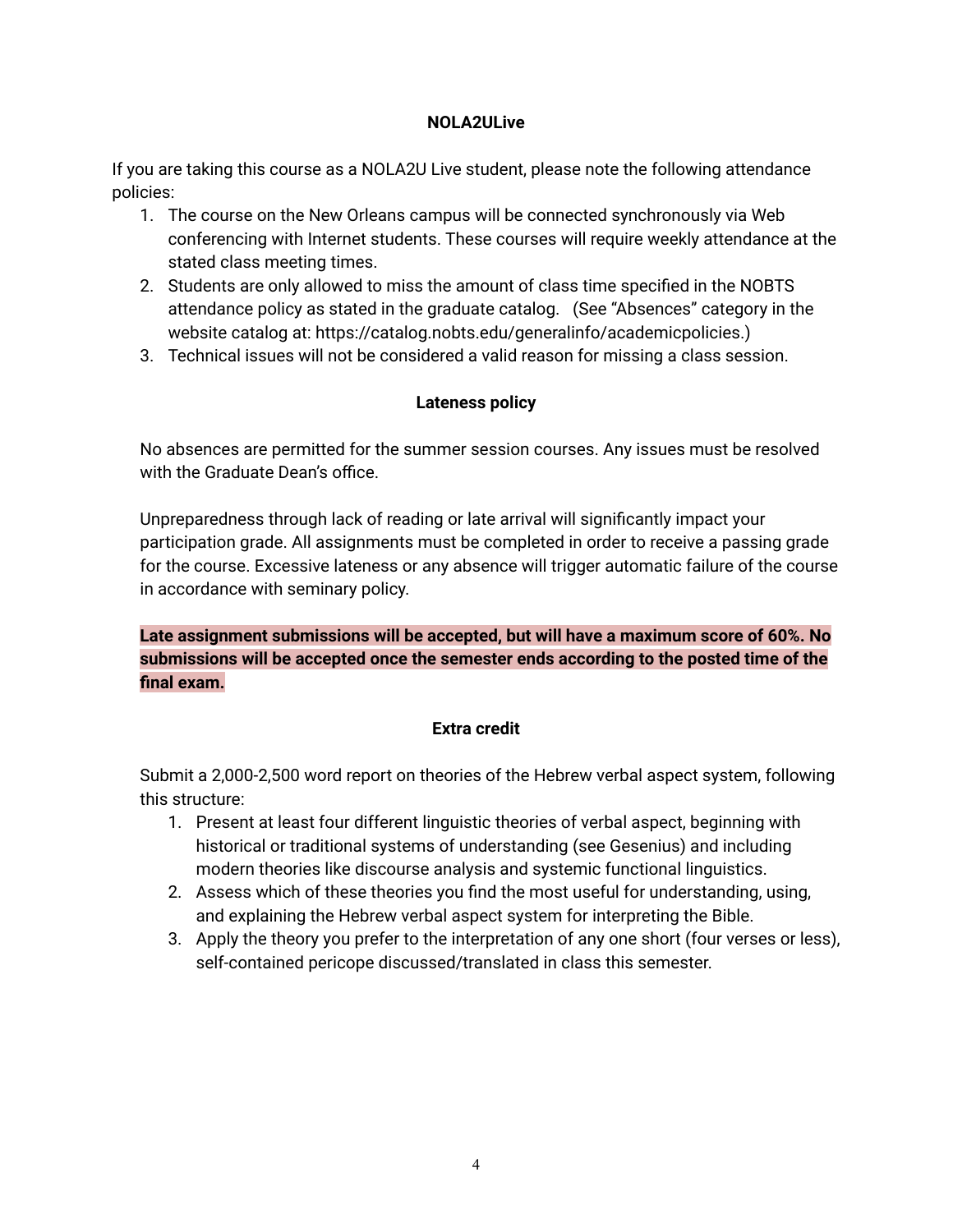### **Daily assignments**

Each day beginning Wednesday, June 15, the student must bring a printed copy of a smooth translation along with written responses to questions pertaining to the passage assigned. Verses to be translated and questions to be answered for each day will be distributed on the first day of the Intensive.

# **Synthesis and Application Project**

### **Overview**

Each student will prepare an exegetical project on a selected passage of 3-10 verses, to be approved by the professor one week after the final day of class (July 1st). This paper is an exegesis of and an argument for the interpretation chosen, as demonstrated by your final, smooth translation.

- 1. The exegetical section should include the following:
	- Grammatical analysis
		- o brief study of one or more words
		- o detailed analysis of every grammatical feature of the passage
		- o discussion of interesting or challenging syntactic structures (such as conditional clauses)
		- o detailed explanation of all problems involved in translating the passage and communicating its native emphases, rhythms, wordplay, etc.
	- Literary analysis
		- o visual layout of Hebrew text according to literary structure
		- o close reading and exposition of its narrative or poetic shape
	- Critical analysis
		- o thorough discussion of all text-critical problems, Masoretic notes, and major accents
		- o brief historical and literary contextualization
- 2. The interpretation section should build on the exegesis section by tying together the major insights gained into a cohesive argument for the sense and significance of the passage.

## Technical requirements

The final paper should be 2,000 to 2,500 words in the body of the paper. Use Turabian-style single-spaced 12 pt Times New Roman, utilizing no less than 12 critical or technical sources. This includes dictionaries, encyclopedias, critical commentaries, monographs, and journal articles; it excludes study Bibles as well as commentaries that are pastoral, homiletical, theological, or devotional. A rough and smooth translation of the whole passage should be included as an appendix to the paper, along with a visually arranged presentation of the literary structure of the passage. Footnotes, title page, table of contents, bibliography, and appendices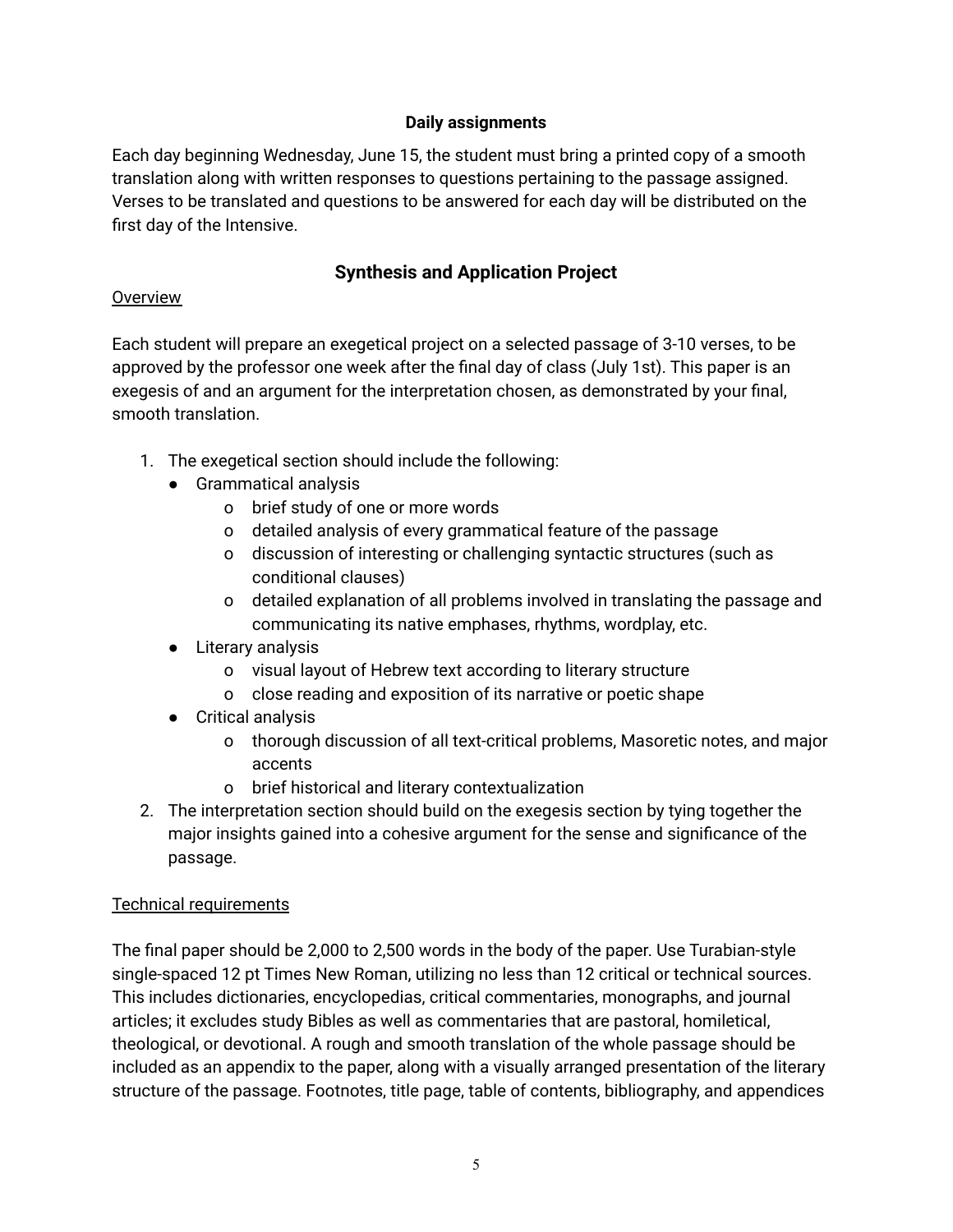do not count towards the minimum number of words. See the syllabus bibliography for initial guidance in selecting sources. At least two sources must be drawn from each of the following categories:

- 1. Lexical reference works (lexicons, wordbooks)
- 2. Linguistic reference works (reference grammars, theoretical grammars, philological works)
- 3. Commentaries (recent critical/technical scholarly works; must be less than 50 years old; no pastoral, theological, devotional, or homiletical works)
- 4. Dictionaries or encyclopedias
- 5. Monographs or edited collections
- 6. Journal articles (less than 20 years old)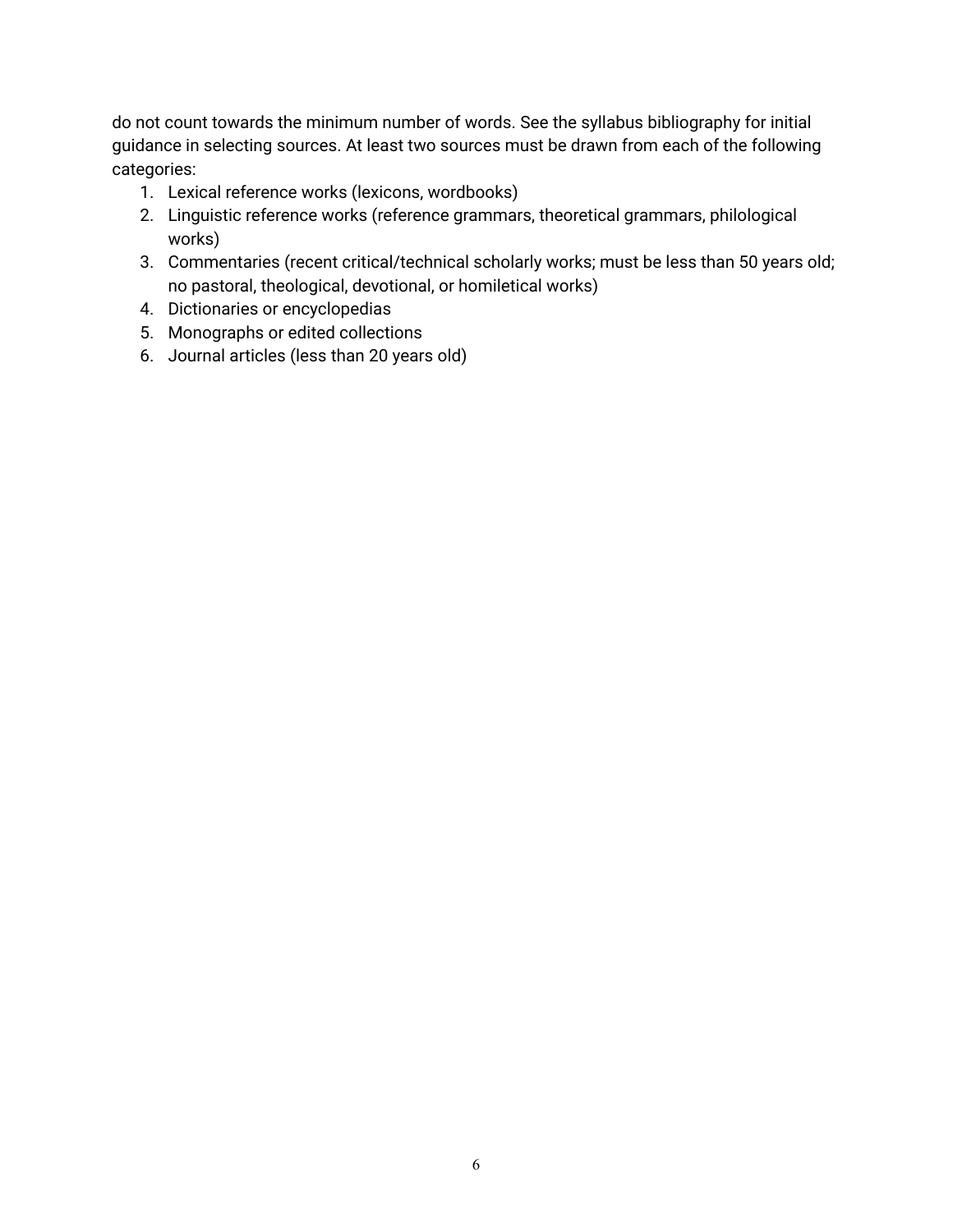# **Ricky's rubric for evaluation of exegetical paper**

|              | Substance (40%)                                                                                                                                                                                                                                                                                                                                                                                | Research (30%)                                                                                                                                                       | Composition (20%)                                                                                                                                                                               | Presentation (10%)                                                     |
|--------------|------------------------------------------------------------------------------------------------------------------------------------------------------------------------------------------------------------------------------------------------------------------------------------------------------------------------------------------------------------------------------------------------|----------------------------------------------------------------------------------------------------------------------------------------------------------------------|-------------------------------------------------------------------------------------------------------------------------------------------------------------------------------------------------|------------------------------------------------------------------------|
| $\mathbf{A}$ | Presentation of original<br>concepts with subtlety<br>and depth in<br>conversation with major<br>sources<br>Strong, complete<br>arguments with clear<br>connection to data<br>Research question<br>relevant to the nature of<br>the text, the needs of<br>the church, and the<br>norms of the academy<br>Discovery, use and<br>presentation of<br>significant quantity of<br>high-quality data | Thorough representation<br>of the field<br>Meaningful and<br>responsible interaction<br>with highly useful<br>sources<br>Transparent<br>acknowledgment of<br>sources | Compelling,<br>readable prose<br>Unique, confident<br>authorial voice<br>establishing rapport<br>with reader<br>Serious style but not<br>stuffy<br>Very well-ordered<br>thinking and<br>wording | Clean text without<br>distractions                                     |
| B            | Promising but<br>inconsistent/incomplete<br>arguments<br>Competent conceptual<br>development                                                                                                                                                                                                                                                                                                   | Serviceable<br>representation of the field<br>Adequate interaction<br>with sources                                                                                   | Serviceable<br>presentation of<br>research                                                                                                                                                      | Minor errors in<br>grammar, spelling,<br>punctuation, or<br>formatting |
| $\mathbf C$  | Failure to clearly<br>connect arguments with<br>data<br>Ambiguous concepts<br>Inaccurate data<br>Relevance is obscure                                                                                                                                                                                                                                                                          | Shallow representation of<br>the field<br>Ambiguous<br>acknowledgment of<br>sources<br>Reliant on small subset<br>of sources consulted                               | Inconsistent<br>language sometimes<br>obscuring content or<br>degrading research<br>credibility                                                                                                 | Frequent errors<br>obscuring content                                   |
| D            | Derivative arguments<br>Obscure concepts<br>Grossly inaccurate data                                                                                                                                                                                                                                                                                                                            | Inaccurate representation<br>of the field<br>Irresponsible or<br>insignificant handling of<br>sources                                                                | Damaged language<br>obscuring content<br>and degrading<br>research credibility                                                                                                                  | Pervasive errors<br>obscuring content                                  |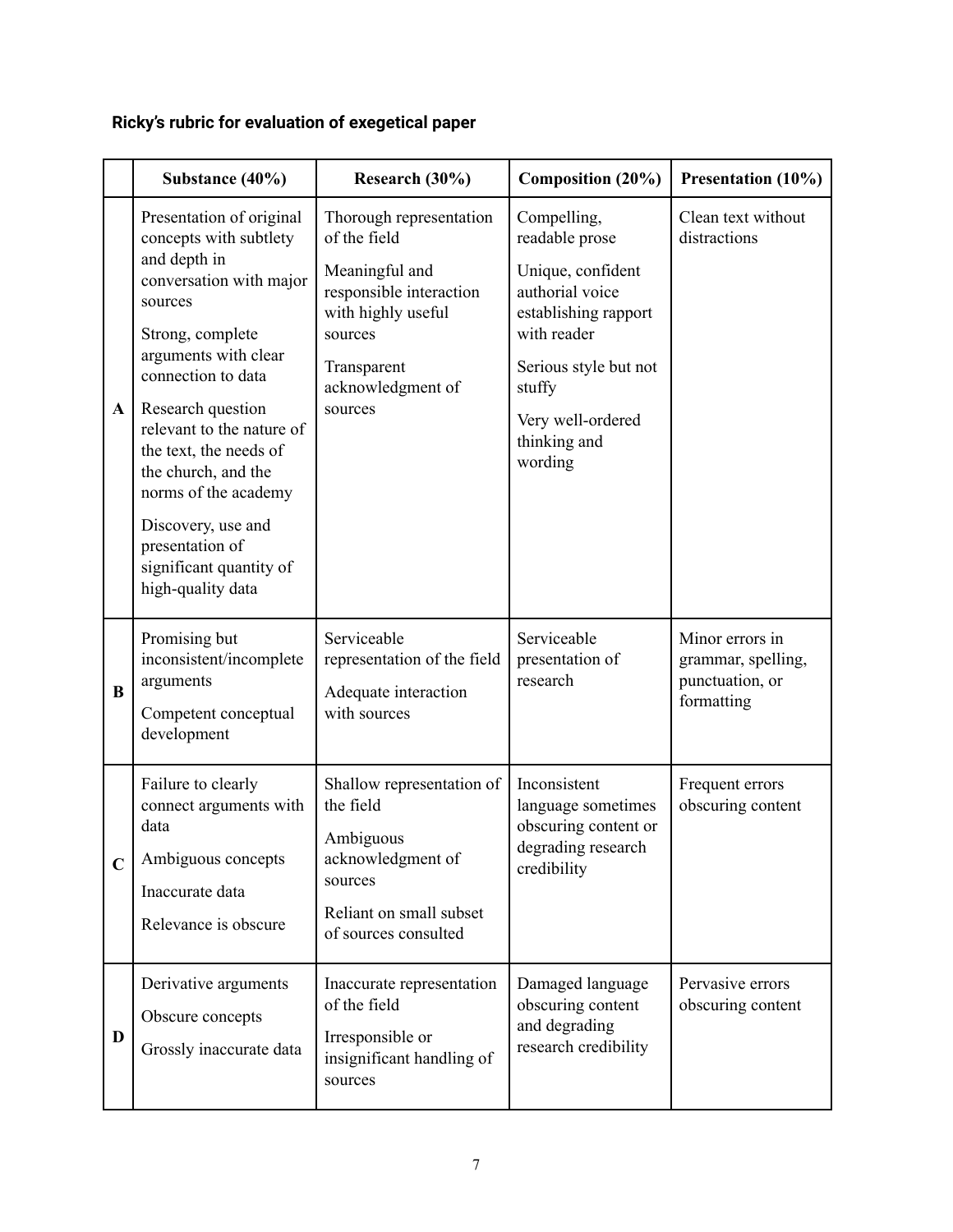| Research is off-topic or<br>irrelevant |                   |                   |                   |
|----------------------------------------|-------------------|-------------------|-------------------|
| No effort evident                      | No effort evident | No effort evident | No effort evident |

# **Evaluation of exegetical paper: some details to check through**

| Substance: 40%                                                                                                                                                                                                                                                                                                                                                                                                                                                                                                                                                                 | Research: 30%                                                                                                                                                                                                                                                                                                                                                        |  |
|--------------------------------------------------------------------------------------------------------------------------------------------------------------------------------------------------------------------------------------------------------------------------------------------------------------------------------------------------------------------------------------------------------------------------------------------------------------------------------------------------------------------------------------------------------------------------------|----------------------------------------------------------------------------------------------------------------------------------------------------------------------------------------------------------------------------------------------------------------------------------------------------------------------------------------------------------------------|--|
| Exegesis<br>Have you dealt with all<br>$\circ$<br>relevant text-critical issues?<br>Have you made sense of the<br>$\circ$<br>Masorah?<br>Have you done an exhaustive<br>$\circ$<br>literary analysis and<br>discussed genre issues?<br>Have you done a thorough<br>$\circ$<br>morphosyntactic and lexical<br>analysis?<br>Have you provided basic<br>$\circ$<br>historical context?<br>Interpretation<br>Have you attempted to tie<br>$\circ$<br>together all the data you have<br>produced into a coherent<br>argument for a particular<br>interpretation of your<br>passage? | Use of researched data<br>Frequency of notation<br>$\circ$<br>Adequacy of interaction<br>$\circ$<br>Accuracy of representation of source<br>$\circ$<br>arguments<br><b>NO BLOCK QUOTES</b><br>$\circ$<br>Quality of sources<br>Primary<br>$\circ$<br>Secondary<br>$\circ$<br>Journals<br>$\circ$<br>Documentation<br>Footnotes<br>$\circ$<br>Bibliography<br>$\circ$ |  |
| <b>Composition: 20%</b><br>Style and readability<br>Focus<br>Completeness<br>Clarity<br>Depth of analysis<br>$\bullet$<br>Descriptive and explanatory<br>$\bullet$<br>effectiveness                                                                                                                                                                                                                                                                                                                                                                                            | <b>Presentation: 10%</b><br>Grammar<br>Spelling<br>Punctuation<br>Title page<br>Table of contents<br>Page numbers<br>$\bullet$<br>Headings and subheadings<br>$\bullet$<br>Margins and spacing<br>$\bullet$<br>On time<br>$\bullet$<br>Minimum length, not including footnotes, title<br>page, table of contents, bibliography, and<br>appendices                    |  |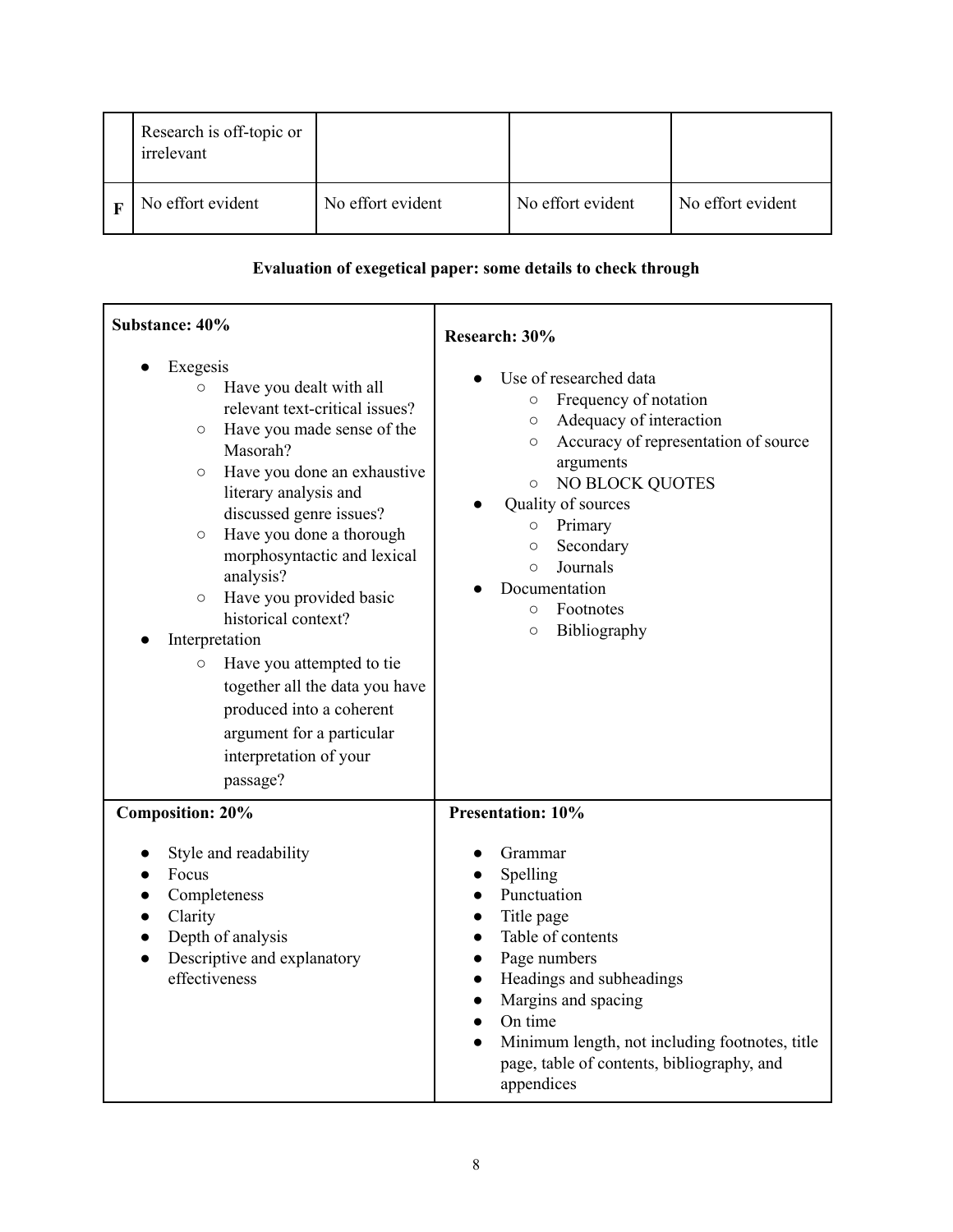# **COMPETENCY ASSESSMENT RUBRIC – EMBEDDED ASSIGNMENT ASSESSMENT ANALYSIS WORKSHEET OTHB 6300 INTERMEDIATE HEBREW FOR EXEGESIS**

Site **\_\_\_\_\_\_\_\_\_\_\_\_\_\_\_\_\_\_\_\_\_\_\_** Format **\_\_\_\_\_\_\_\_** Semester **\_\_\_\_\_\_\_** 

#### **Student Learning Outcomes:**

- 1. The student will be able to understand how to improve biblical exegesis by the means of Hebrew grammar and syntax.
- 2. The student will demonstrate how to apply the benefits of Hebrew word studies, syntax, literary analysis, genre nuances, or text critical issues in the proclamation of the Bible (Hebrew Bible).
- 3. The student will be able to communicate clearly the meaning of the original Hebrew text, especially as influenced by genre, lexicography, context, and literary structure.

#### **Assignment Description:**

- 1. Prepare an exegetical assessment on an assigned passage from one of the Old Testament genres. The text will consist of at least 3 verses in order to address textual meaning, textual criticism, syntax, grammar, context, and literary structure. The paper should be 2,500-3,000 words, using 12 pt Times New Roman font, and employ no less than 18 critical and/or technical sources.
- 2. Document and interact with key contributors in the field of study and demonstrate how the use of appropriate tools and resources can assist in the exegetical research process of investigating a selected passage for exegesis.
- 3. Communicate how exegesis of biblical texts impacts the faith and life of contemporary believers.

| <b>DOMAIN</b>        |                                                                                                                                   | Inadequate $(0)$ , basic $(1)$ ,<br>competent $(2)$ , good $(3)$ ,<br>excellent (4) |
|----------------------|-----------------------------------------------------------------------------------------------------------------------------------|-------------------------------------------------------------------------------------|
| <b>UNDERSTANDING</b> | understands how to improve<br>biblical exegesis by means of                                                                       |                                                                                     |
| The student          | Hebrew grammar and syntax.                                                                                                        |                                                                                     |
| <b>APPLICATION</b>   | applies the benefits of Hebrew<br>word studies, syntax, literary                                                                  |                                                                                     |
| The student          | analysis, genre nuances, or text<br>critical issues in the<br>proclamation of the Hebrew<br>Bible.                                |                                                                                     |
| <b>COMMUNICATION</b> | communicates clearly the<br>meaning of the original Hebrew,                                                                       |                                                                                     |
| The student          | especially as influenced by<br>genre, lexicography, context, and<br>literary structure-for the life of<br>contemporary believers. |                                                                                     |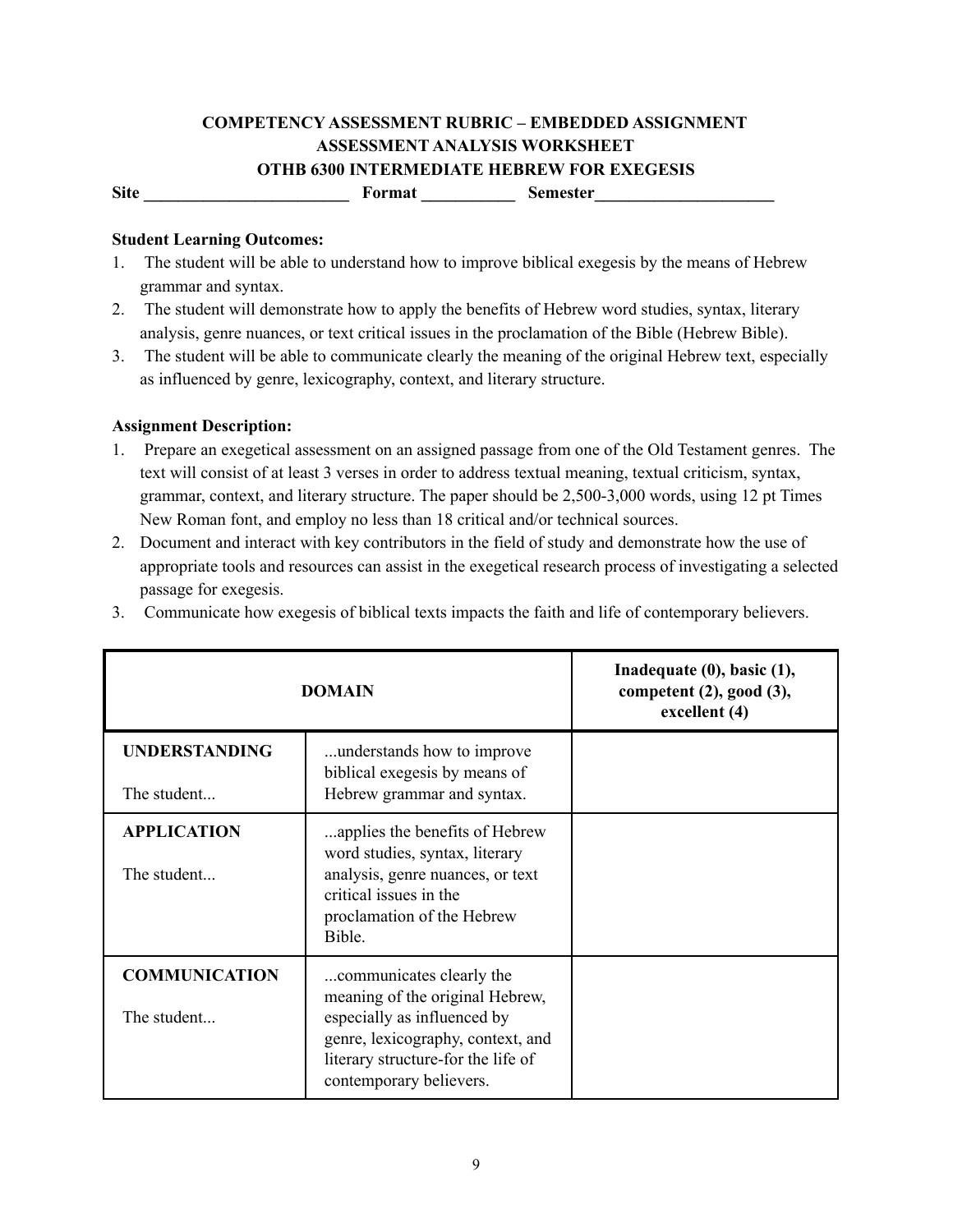#### **Technical Assistance**

For assistance regarding technology, consult ITC (504-816-8180) or the following websites:

- 1. Selfserve@nobts.edu Email for technical questions/support requests with the Selfserve.nobts.edu site (Access to online registration, financial account, online transcript, etc.)
- 2. BlackboardHelpDesk@nobts.edu Email for technical questions/support requests with the NOBTS Blackboard Learning Management System NOBTS.Blackboard.com.
- 3. ITCSupport@nobts.edu Email for general technical questions/support requests.
- 4. www.NOBTS.edu/itc/ General NOBTS technical help information is provided on this website.

Please refer to the Graduate catalog concerning attendance and absences policies. In a typical 3 hour course, a student can miss no more than 9 hours of seat time (not the same as missing 9 classes) and still receive credit for a course.

Make-up of a missed exam, quiz, report, or submission of course requirements is not allowed. As such, the professor will assess a late penalty for any submission of past due requirements. The typical penalty is ½ letter grade drop per day late. Contacting the professor before or during the absence/situation (via phone, text, or e-mail) can result in a reduced penalty. The responsibility of obtaining missed lecture notes or handouts is entirely the responsibility of the student.

Class decorum can impact the final grade for this class. Inappropriate behavior or lack of respect will constitute grounds for temporary and/or permanent dismissal from the class. Likewise, gum, food, and open drinks are not allowed in class. Cell phones and computer equipment must be muted; and , no phone conversations are allowed during class time. Excessive disturbance of a class by the acceptance of a phone call (or exiting/reentering the room) can result in dismissal from class for that day. Repeated offenders can be dismissed from the class.

In the event that the professor is delayed from starting class on time, please wait for 15 minutes (should there be no announcement by other faculty or teaching assistant) before leaving. After that, class is dismissed.

## **Help for Writing Papers at "The Write Stuff"**

NOBTS maintains a Writing Center designed to improve English writing at the graduate level. Students can receive writing guides, tips, and valuable information to help in becoming a better writer.

[NOBTS](https://www.nobts.edu/_resources/pdf/writing/StyleGuide.pdf) Style Guide

### **Plagiarism on Written Assignments**

NOBTS has a no tolerance policy for plagiarism. Plagiarism in certain cases may result in expulsion from the seminary. See the NOBTS Student Handbook for definition, penalties, and policies associated with plagiarism.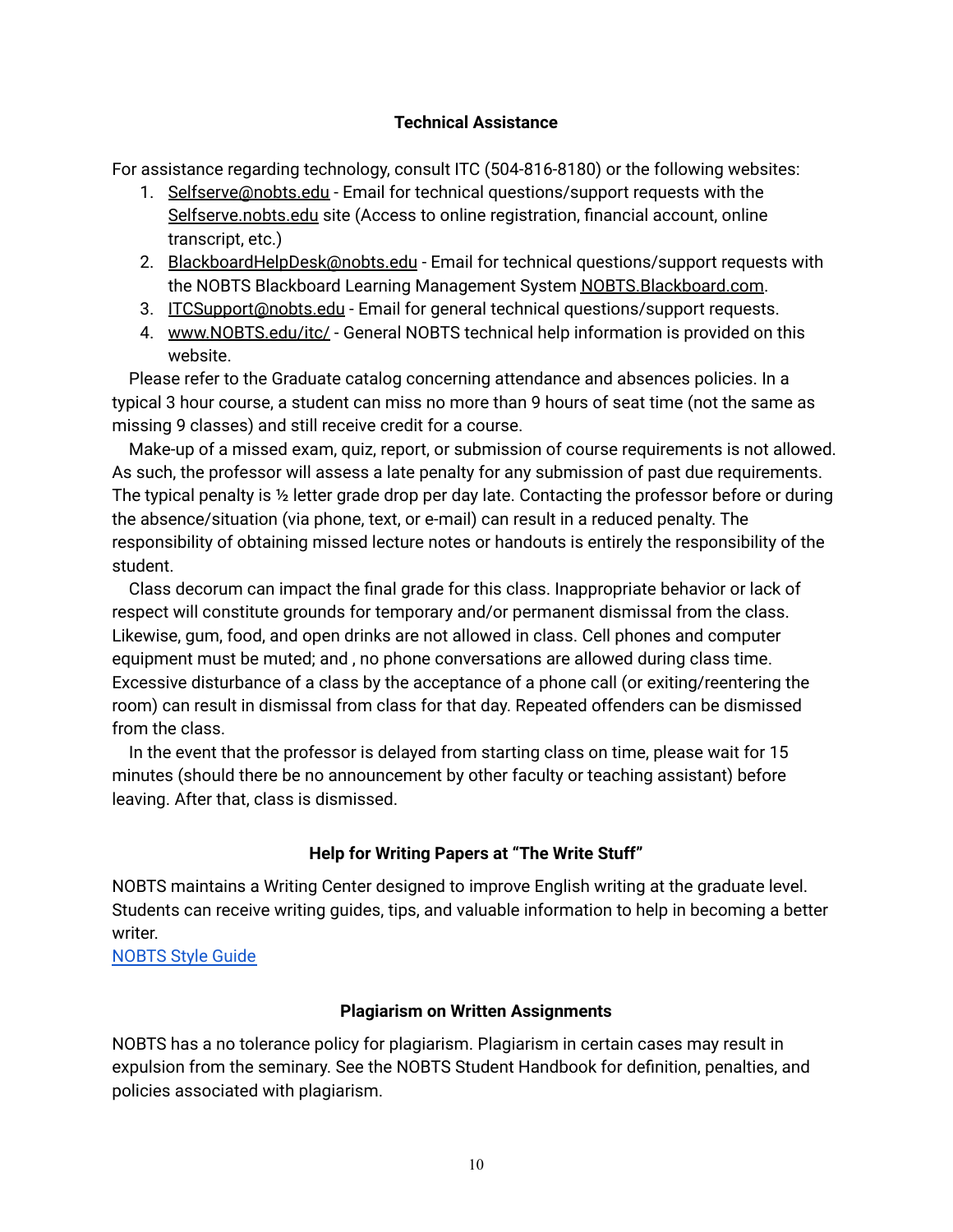*Course Schedule: Summer Version*

| Unit                    | <b>Date</b> | <b>Class</b><br><b>Time</b>   | <b>Topic of Lecture</b>                                                                            | <b>What's Due</b>                                                                                            |
|-------------------------|-------------|-------------------------------|----------------------------------------------------------------------------------------------------|--------------------------------------------------------------------------------------------------------------|
| $\mathbf{1}$            | 6/13        | <b>Mon 1-4</b><br>pm          | Meet and greet; syllabus;<br>review; history of the<br>Hebrew language; Masorah;<br>text criticism | Ellis R. Brotzman and Eric J. Tully, Old<br>Testament Criticism, 1-76a                                       |
| $\mathbf{2}$            | 6/14        | 8:30-11:3<br>0<br>am          | Hebrew stems and<br>lexicography                                                                   | Ellis R. Brotzman and Eric J. Tully, Old<br>Testament Criticism, 76b-141                                     |
| 3                       | 6/15        | 8:30-11:3<br>0                | Read and translate Ruth 1                                                                          | Williams Hebrew Syntax, 3rd ed.,<br>sections 394-461<br>(negation/conjunctions);<br>Brotzman, OTC, 142-50    |
| $\overline{\mathbf{4}}$ | 6/16        | 8:30-11:3<br>$\boldsymbol{0}$ | Read and translate Ruth 2                                                                          | Williams Hebrew Syntax, 3rd ed., sec<br>238-393 (particles, prepositions,<br>adverbs); Brotzman, OTC, 150-59 |
| 5                       | 6/17        | 8:30-11:3<br>0                | Read and translate Ruth 3                                                                          | Williams Hebrew Syntax, 3rd ed., sec<br>133-222 (Verbs, voice, verbals);<br>Brotzman, OTC, 159-72            |
|                         |             |                               | Week 2                                                                                             |                                                                                                              |
| 6                       | 6/20        | <b>Mon 1-4</b><br>pm          | Read and translate Ruth 4                                                                          | Brotzman, OTC, 172-88; Benjamin J.<br>Noonan, Advances in the Study of<br><b>Biblical Hebrew and Aramaic</b> |
| 7                       | 6/21        | 8:30-11:3<br>$\boldsymbol{0}$ | Read and translate Genesis<br>12:10-20; 15:1-8                                                     | Williams Hebrew Syntax, 3rd ed., sec<br>462-598 (clausal structures)                                         |
| 8                       | 6/22        | 8:30-11:3<br>0                | Read and translate Psalm 1;<br>Jeremiah 22:1-5                                                     |                                                                                                              |
| 9                       | 6/23        | 8:30-11:3<br>0                | Read and translate Isaiah<br>49:1-6; Exodus 21:28-36                                               |                                                                                                              |
| 10                      | 6/24        | 8:30-11:3<br>$\boldsymbol{0}$ | Read and translate Proverbs<br>3:1-12; Deuteronomy 24:1-5                                          |                                                                                                              |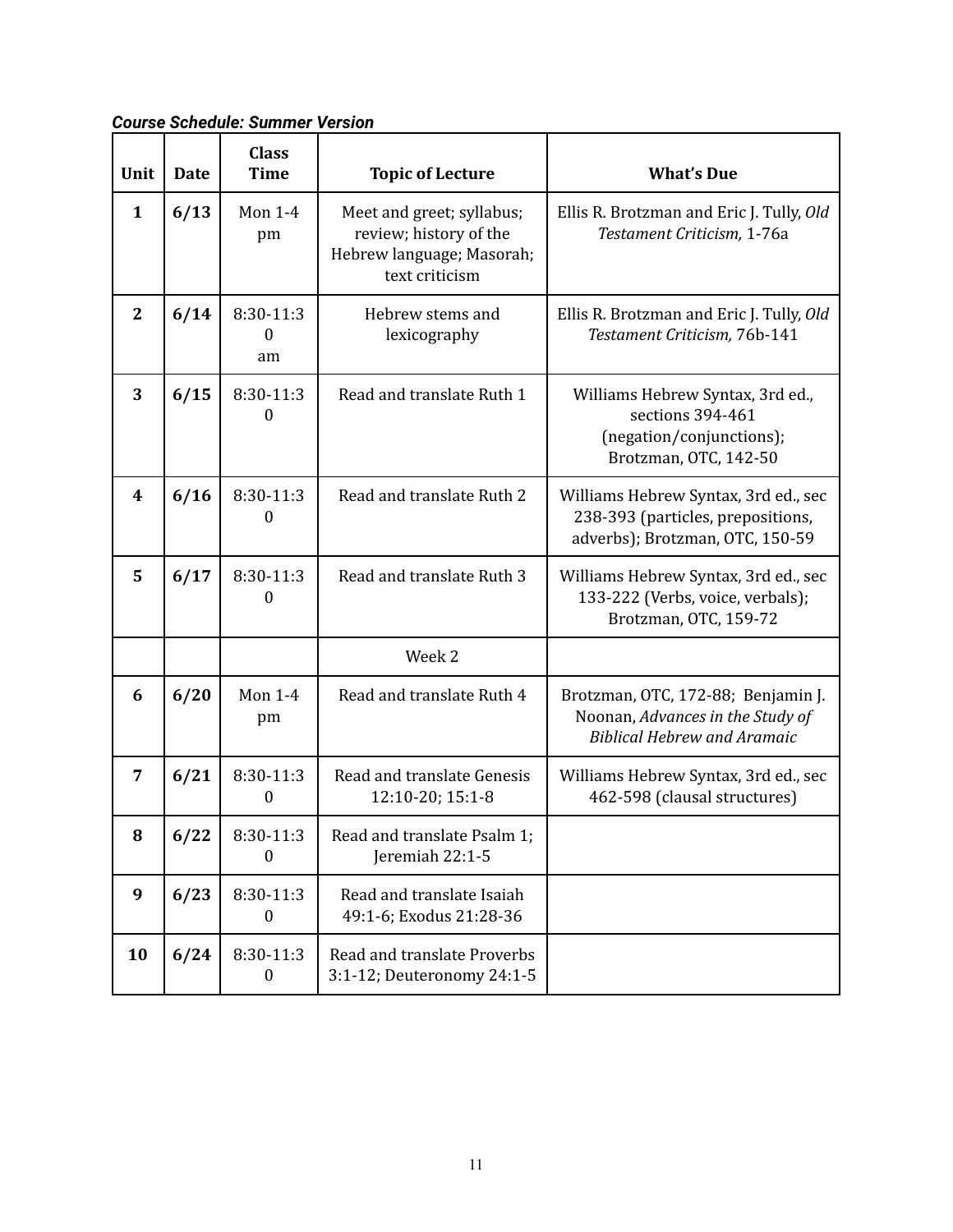#### **Bibliography**

- Arnold, Bill T., and John H. Choi, A Guide to Biblical Hebrew Syntax. Cambridge: Cambridge University Press, 2003.
- Beall, Todd D., William A. Banks, and Colin Smith. Old Testament Parsing Guide. 2 vols. Chicago: Moody Press, 1986‑1990.
- Bergstrasser, Gotthelf. Introduction to the Semitic Languages. Translated by Peter T. Daniels. Winona Lake IN: Eisenbrauns, 1983.
- Botterweck, G. Johannes, and Helmer Ringgren. Theological Dictionary of the Old Testament. Grand Rapids: Eerdmans, 1974‑.
- Brotzman, Ellis R. Old Testament Textual Criticism. Grand Rapids: Baker 1993.
- Brown, F., S.R. Driver, and C.A. Briggs. Hebrew and English Lexicon of the Old Testament. Hendrickson, 1979.
- Chisholm, Jr., Robert B. From Exegesis to Exposition: A Practical Guide to Using Biblical Hebrew. Baker, 1998.
- Davidson, Andrew Bruce. Introductory Hebrew Grammar: Hebrew Syntax. 3rd ed. Edinburgh: T. & T. Clark, 1981.
- Even‑Shoshan, Abraham. A New Concordance of the Old Testament. (A New Concordance of the Bible). 2nd ed. Jerusalem: Kiryat Sefer Publishing, 1990.
- Girdlestone, Robert Baker. Synonyms of the Old Testament. 3rd ed. Grand Rapids: Baker, 1983.
- Harris, R. Laird, Gleason L. Archer Jr., and Bruce K. Waltke. Theological Wordbook of the Old Testament. 2 vols. Chicago: Moody Press, 1980.
- Holladay, W.L. A Concise Hebrew and Aramaic Lexicon of the Old Testament. Eerdmans, 1971.
- Hunter, A. Vanlier. Biblical Hebrew Workbook: An Inductive Study for Beginners. Lanham, Maryland: University Press of America, 1988.
- Jenni, E. and C. Westermann (eds.). Theological Lexicon of the Old Testament. 3 vols. Hendrickson, 1997.
- Joüon, Paul. A Grammar of Biblical Hebrew. Translated and revised by T. Muraoka. 1st ed. With corrections. Roma: Editrice Pontificio Istituto Biblio, 1993.
- Kelley, Page H. Biblical Hebrew: An Introductory Grammar.Grand Rapids: Eerdmans, 1992.
- Kelley, Page H., Terry L. Burden, and Timothy G. Crawford. A Handbook to Biblical Hebrew: An Introductory Grammar.Grand Rapids: Eerdmans, 1994.

Lambdin, Thomas O. Introduction to Biblical Hebrew. New York: Charles Scribner's Sons, 1971.

LaSor, William Sanford. Handbook of Biblical Hebrew. 2 vols. Grand Rapids: Eerdmans, 1978.